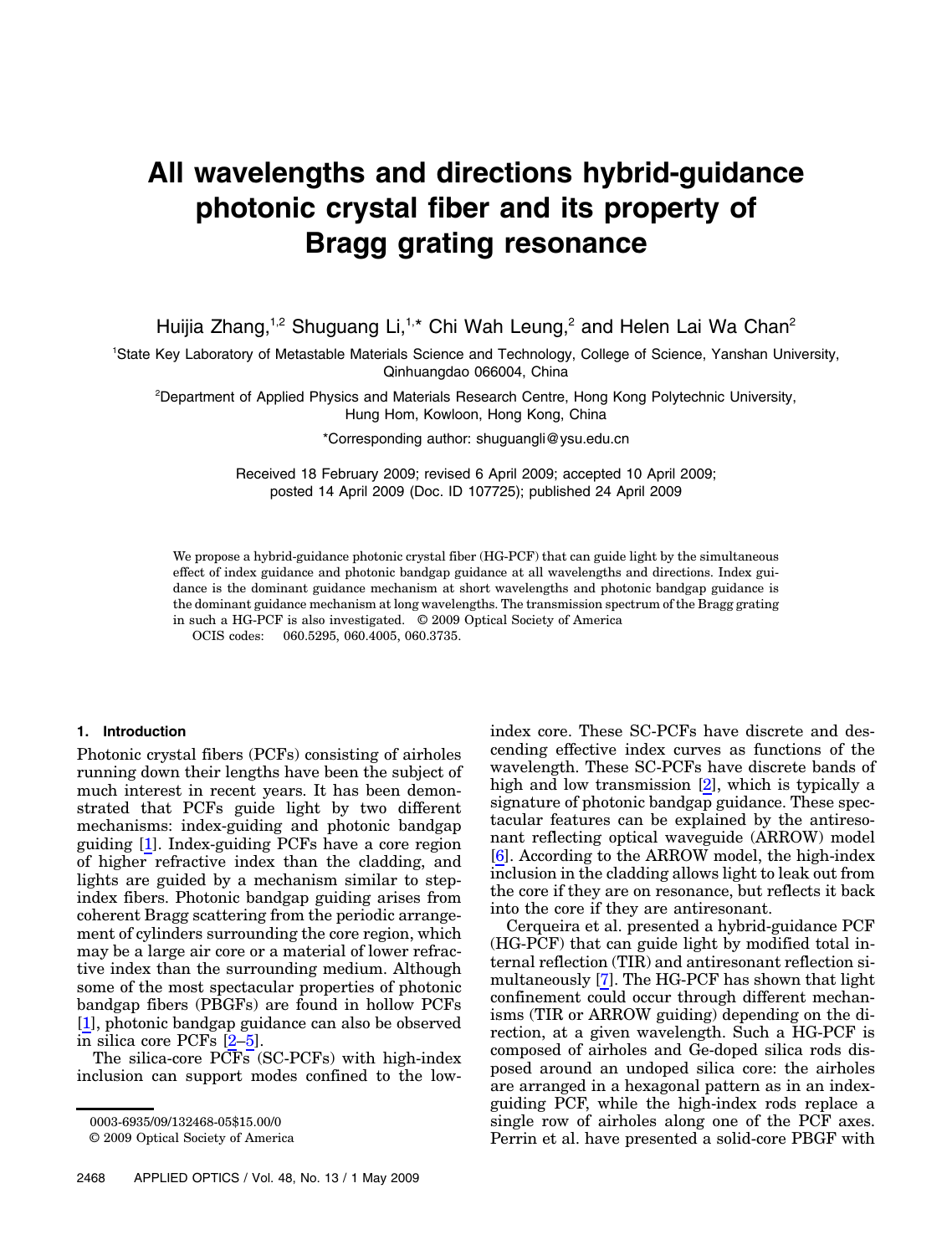interstitial airholes (SC-PBGFIH) that makes TIR and bandgap modes coexist [8].

We propose a novel HG-PCF that can guide light simultaneously by index guidance and photonic bandgap guidance at all wavelengths and directions. Index guidance is the dominant guidance mechanism at short wavelengths and photonic bandgap guidance is the dominant guidance mechanism at long wavelengths.

### 2. All Directions and Wavelengths Hybrid-Guidance Photonic Crystal Fiber

The all directions and wavelengths HG-PCF is shown in Fig. [1](#page-1-0). The square region is background silica. The outer solid circles represent high-index Gedoped rods and the central dot is the Ge-doped core. The Ge-doped rods have a diameter of  $d = 4.4 \,\mu$ m and a pitch of  $\Lambda = 11 \mu m$ , whereas the Ge-doped core has a diameter of  $d = 3 \mu m$  and  $n_{si} = 1.444$ . The relative refractive index difference between the Ge-doped high-index rods and silica is 1%, and the relative refractive index difference between the Ge-doped core and pure silica is 0.5%. The region inside the black circle, except the Ge-doped core, is the inner cladding.

The fundamental core modes and the bandgap map of the fiber are calculated by the finite element method and the plane wave expansion method, respectively, and the results are plotted in Fig. [2.](#page-1-1) Material dispersion of pure and doped silica have not been taken into consideration, but the calculated results for transmission windows and index contrasts will not be affected [9]. The curve indicating the effective refractive index curve of the fundamental core mode is labeled "Core modes." The fundamental core modes are located in the bandgap no matter if it is above the silica line or below the silica line. So bandgap guidance always affects the fundamental core modes of the fiber at all directions and wavelengths. Index guidance from the index contrast between the core and the inner cladding always affects the fundamental core modes of the fiber at all directions and

<span id="page-1-0"></span>

Fig. 1. (Color online) Cross section of all directions and wavelengths HG-PCF.

<span id="page-1-1"></span>

Fig. 2. (Color online) Fundamental core modes and bandgap map of the HG-PCF. The effective refractive index curve of the fundamental core modes is labeled "Core modes." Points A and B correspond to 1050 and 1090 nm, respectively.

wavelengths, also, so this fiber is a HG-PCF at all directions and wavelengths. The section of the core modes curve that is above the silica line is the index-guidance dominant region, because the fundamental core mode index of the fiber is higher than the silica index. The section of core modes curve that is below the silica line is the bandgap-guidance dominant region, because the fundamental mode index of the fiber is lower than the silica index. The transition point between the index-guidance dominant region and the photonic-bandgap-guidance dominant region is the intersection of the fundamental mode index curve and the silica line at  $\lambda = 1450$  nm. The fundamental mode index curve on the silica line is broken at point A (1050 nm) and point B (1090 nm), because the fundamental core mode index and the  $LP_{11}$ supermode index of the high-index Ge-doped rods are equal between 1050 and 1090 nm. The energy of the fundamental core mode is coupled to the  $LP_{11}$  supermode of the high-index Ge-doped rods between 1050 and 1090 nm, so the loss of fundamental core mode is large between 1050 and 1090 nm. Further explanation about such a coupling effect was discussed by Lavoute et al. [10]. However, a loss peak will not be detected if we measure the transmission spectrum of the fiber between 1050 and 1090 nm, because the  $LP_{11}$  supermode of the highindex Ge-doped rods is a guided mode whose index is higher than the silica index. We will measure light guided by the  $LP_{11}$  supermode of high-index Gedoped rods between 1050 and 1090 nm.

The results above can be explained by the special structure of the HG-PCF. It is believed that the inner cladding performs an important function for hybridguidance formation in the fiber. At short wavelengths, the modal field is small and is tightly confined around the Ge-doped core  $[Fig. 3(a)]$  $[Fig. 3(a)]$  since the Ge-doped core index is higher than the index of the pure silica in the inner cladding. The mode field is far from the first layer of high-index Ge-doped rods and, hence, the influence of the high-index Ge-doped rods on the modal field is weak. Index guidance is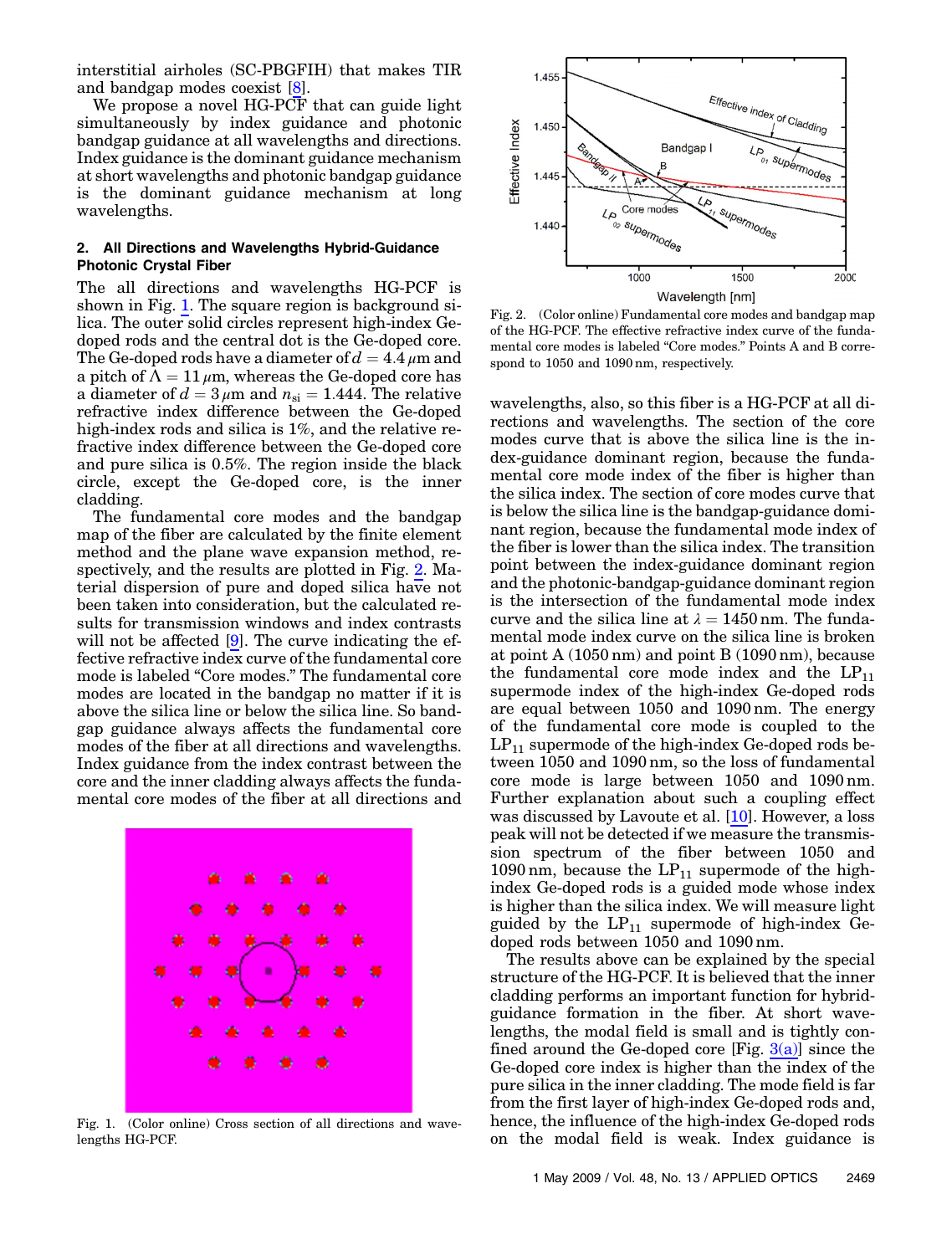

<span id="page-2-0"></span>Fig. 3. (Color online) Mode field profiles: (a) and (b) HG-PCF at  $\lambda = 900$  and 1650 nm, respectively; (c) and (d) HI-PCFP at  $\lambda = 900$ and 1650 nm, respectively.

therefore the dominant guidance mechanism at short wavelengths. At long wavelengths, the modal profile spreads over a large region from the core  $[Fig, 3(b)].$  $[Fig, 3(b)].$  $[Fig, 3(b)].$ Hence the influence of high-index inclusion on the modal field is strong. Photonic-bandgap guidance then becomes the dominant guidance mechanism at long wavelengths.

To further confirm that, Figs.  $3(c)$  and  $3(d)$  show modal profiles at short and long wavelengths in the high-index Ge-doped rod PCFs but with a pure silica core (HI-PCFP) instead of a Ge-doped core. Figures  $3(b)-3(d)$  $3(b)-3(d)$  $3(b)-3(d)$  all show hexagonal modal profiles. The hexagonal modal profile shows the influence of the hexagonal arrangement of high-index rods on the modal field. Comparing Figs.  $3(a)$  and  $3(c)$ , the modal profile of the HG-PCF at short wavelengths is circular, showing the influence of the circular Ge-doped core. Moreover, the effective modal area of the HG-PCF is smaller than the HI-PCFP; hence the HG-PCF is easier to couple with single-mode fibers.

# 3. Property of the Bragg grating in the Hybrid-Guidance Photonic Crystal Fiber

Since the HG-PCF has a Ge-doped core and rods, a Bragg grating can be written in the HG-PCF. The transmission coefficient at the resonant peak in the fiber Bragg grating (FBG) is given by  $T =$ Bragg grating can be written in the HG-PCF. The<br>transmission coefficient at the resonant peak in<br>the fiber Bragg grating (FBG) is given by  $T = 1 - \tanh^2(kL)$ , where coupling coefficient k is usually used to measure the coupling strength between two modes. The coupling coefficient is determined by the overlap integral over the grating region as

<span id="page-2-1"></span>
$$
k = \frac{\pi}{\lambda} \int_{\text{grating}} E_i(x, y) E_j^*(x, y) \Delta n(x, y) \, \mathrm{d}x \, \mathrm{d}y. \tag{1}
$$

Equation [\(1\)](#page-2-1) suggests that one can calculate the coupling strength of mode resonances in a HG-PCF by calculating the overlap integral over the Ge-doped core and rod. However, since the energy portion in the six rods of the first layer surrounding the core is much higher than the other rods, the overlap almost entirely takes place over the core and these six rods. As a result, we can calculate the overlap integral with the core and six-rod supermode for simplification. The modes of the six-rod system can be considered as a linear combination of six orthonormal supermodes with a specific phase relation [11]. The phase difference between two adjacent rods is  $\Delta \varphi = 2\pi n/6$  with  $n = 0, ..., 5$ . Nonzero overlaps are produced only when  $n = 0, 2, 4$  [9], which is decided by the symmetry of the phase relationships, regardless of the modal profile in the rods. When  $n = 0, 2, 4$ , the  $LP_{01}$  supermode profiles are plotted in Fig. [4](#page-2-2) and  $LP_{11}$  supermode profiles are plotted in Fig. [5.](#page-3-0) In Fig.  $5(d)$ , the modes with all the rod modes antisymmetrical about a radial line from the center of the microstructure cause zero overlap.

The computed transmission spectrum of the Bragg grating in a HG-PCF is shown in Fig. [6.](#page-3-2) The index modulation  $\Delta n = 3 \times 10^{-4}$ . The length of the grating

<span id="page-2-2"></span>

Fig. 4. (Color online) Modal profiles of the  $LP_{01}$  supermodes, which produce nonzero overlap. The amplitudes and directions of electric fields are represented by the arrows.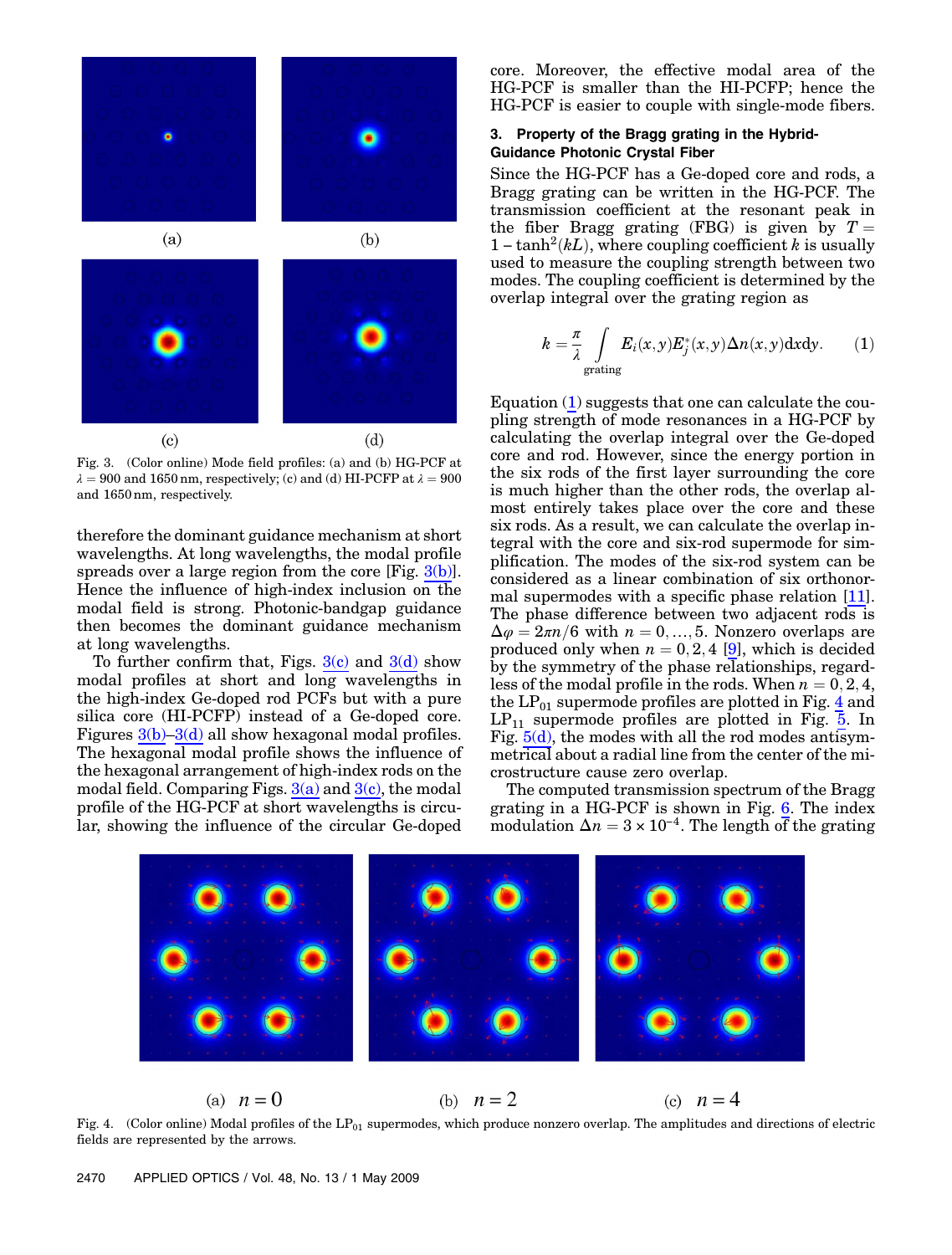<span id="page-3-0"></span>

<span id="page-3-1"></span>Fig. 5. (Color online) Some modal profiles of the  $LP_{11}$  supermode: (a), (b), and (c) can produce nonzero overlaps; (d) can produce zero overlaps.

region is 1:5 cm. The periods of grating are 311.3 and 571.5 nm in Figs.  $6(a)$  and  $6(b)$ , respectively. In Fig.  $6(a)$ , when the period of grating is 311.3 nm, the main resonance wavelength is 900 nm. There is only one obvious resonant peak in the transmission spectrum of the FBG; it is formed by forward and backward fundamental core modes. The other resonant peak is formed by fundamental core mode and  $LP_{11}$  supermodes, but it is negligibly small as compared with the resonant peak formed by fundamental mode. When the period of grating is 571:5 nm, the main resonance wavelength is 1650 nm. There are multiresonant peaks in the transmission spectrum of the FBG. The larger resonant peak is formed by forward and backward fundamental core modes. The three smaller resonant peaks are formed by the fundamental core mode and the  $LP_{01}$  supermode. These results can be explained as follows. According to phase-match conditions  $\lambda_B = 2n_{\text{core}}\Lambda_{\text{FBG}}$  and  $\lambda_i =$  $(n_{core} + n_{clad,i})\Lambda_{\text{FBG}}$ , the resonant wavelength is short when the period of grating is small. The short resonant wavelength is in the index-guidance dominant region. The modal profiles of the fundamental core mode in the HG-PCF is small in the index-guidance dominant region and is tightly confined around the Ge-doped core, so the overlap between the fundamental core mode and the  $LP_{01}$ ,  $LP_{11}$  supermode is small. There is only one obvious resonant peak formed by forward and backward fundamental core modes in the transmission spectrum of the FBG. On the other hand, the resonant wavelength is long when the period of grating is long. The long resonant wavelength is in the bandgap guidance dominant region. The modal profile of the fundamental core mode of the HG-PCF in the bandgap-guidance dominant region is spread out, with some energy diffusing into the six rods of the first layer. So the overlap of the fundamental core mode and the  $LP_{01}$  supermode is large.

<span id="page-3-2"></span>

<span id="page-3-3"></span>Fig. 6. (Color online) Transmission spectrum of the Bragg grating in the HG-PCF: (a)  $\Lambda_{\rm FBG} = 311.3$  nm and (b)  $\Lambda_{\rm FBG} = 571.5$  nm.

But the  $LP_{11}$  supermode is a lossy mode in the bandgap-guidance dominant region (the effective index curve of the  $LP_{11}$  supermode is under the silica line), so the overlap of the fundamental core mode and the  $LP_{11}$  supermode is small. This explains the occurrence of one main resonant peak formed by the forward and backward fundamental core modes and three smaller resonant peaks formed by the fundamental core mode and the  $LP_{01}$  supermode.

When the period of grating is  $\Lambda_{\text{FBG}} = 346 \text{ nm}$  and the other parameters of the FBG are the same as the case in Fig. [6,](#page-3-2) the computed transmission spectrum of the FBG in HG-PCF is shown in Fig.  $7(a)$ . The larger main resonant peak is formed by the forward and backward fundamental core modes. The smaller resonant peak near the main resonant peak is formed by the fundamental core mode and the  $LP_{11}$  supermode. The peak at the right, which is negligibly small, is formed by the fundamental core mode and the  $LP_{01}$  supermode. The middle resonant peak formed by the fundamental core mode and the  $LP_{11}$ supermode in the index guidance dominant region, on the other hand, is obvious in the transmission